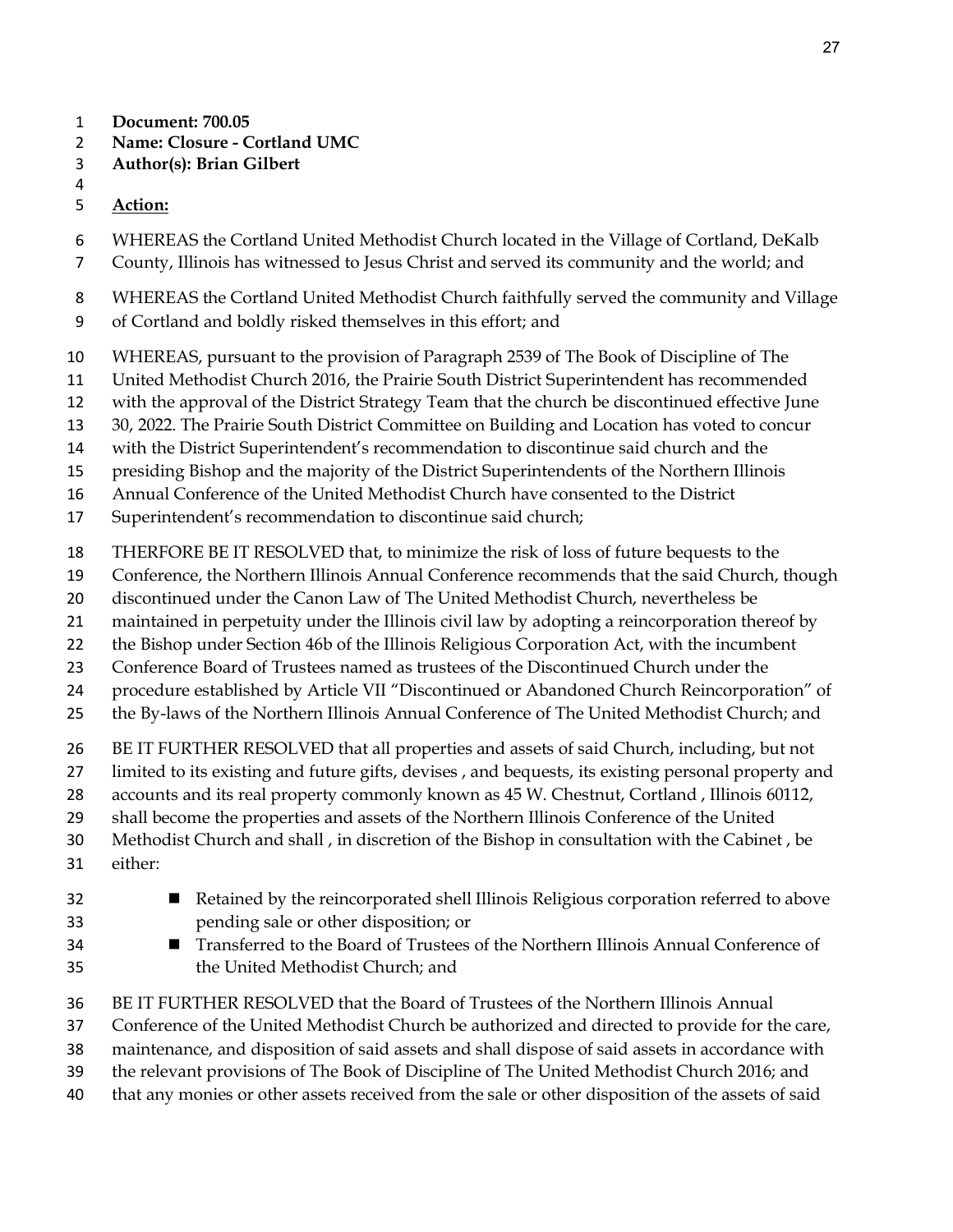- discontinued Church be used to pay off all monetary obligations and arrearages with any
- remaining monies to be deposited in the Closed Church Fund as directed by Standing Rule 11,
- part A, Section V of the Standing Rules of the Northern Illinois Annual Conference of The
- United Methodist Church; and
- BE IT FURTHER RESOLVED that the members of the said Church shall be transferred to the
- DEKALB FIRST UNITED METHODIST CHURCH in Dekalb, Illinois, unless any such members
- shall inform the pastor of the transferee church otherwise; and
- BE IT FINALLY RESOLVES that the appropriate officers of The Northern Illinois Annual
- Conference of The United Methodist Church are authorized and directed to execute on behalf of
- the said Conference any and all such additional documents as legal counsel shall recommend to
- effectuate the above.
- 
- Rationale:
- After many faithful years of service, ministry and mission in the name of Jesus Christ. Cortland
- United Methodist Church has come to a place of transition and closure as membership and
- attendance have declined. The congregation has expressed its desire to celebrate its past
- ministry but to no longer remain in service as Cortland United Methodist Church. The closure
- has been recommended by the Cortland Church Council, Prairie South District Strategy Team,
- the Prairie South District Board on Church Location and Buildings and the District
- Superintendent.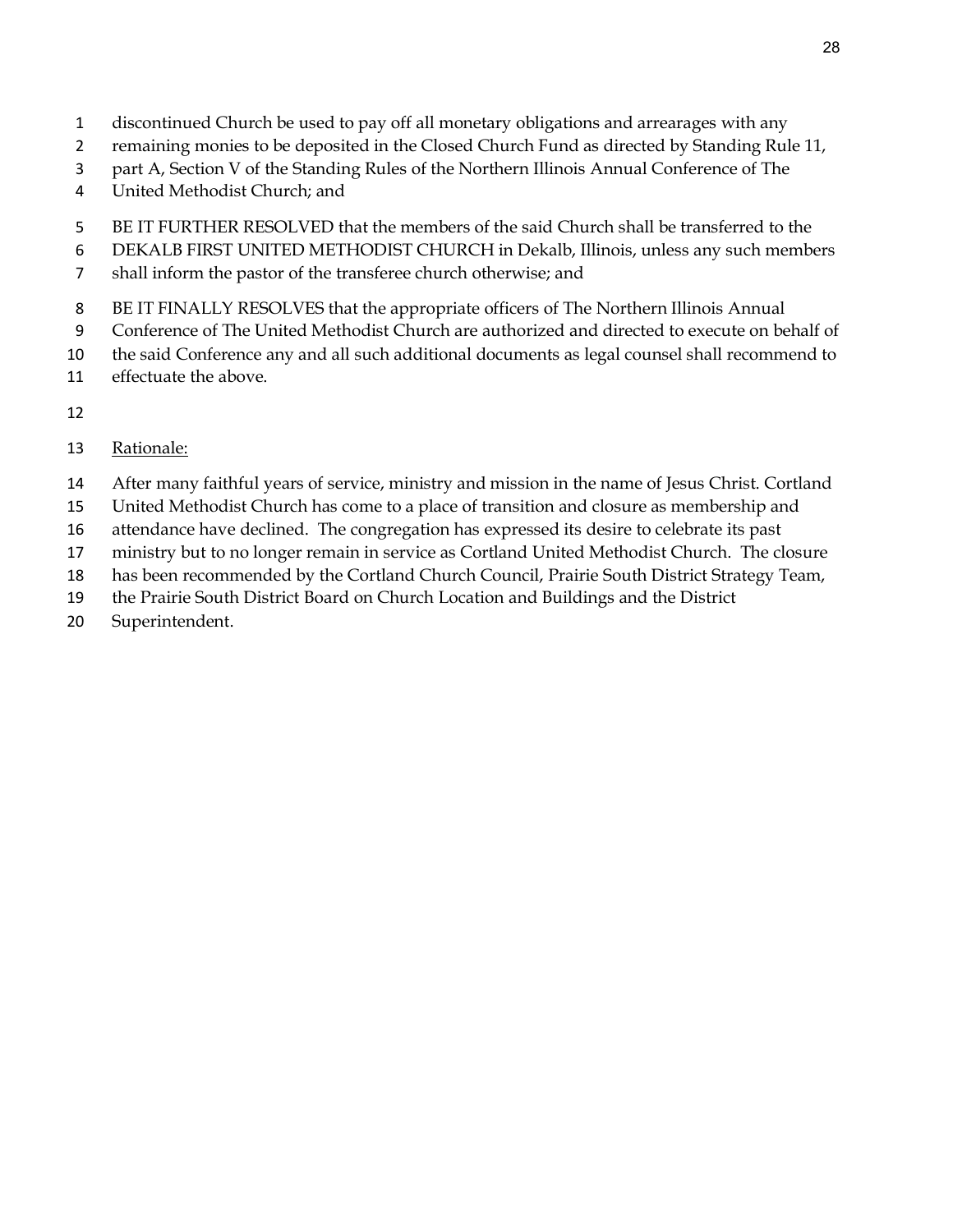- **Document: 700.06**
- **Name: Closure Flowing Forth UMC**
- **Author(s): Jeffry Bross**
- 
- WHEREAS the Flowing Forth United Methodist Church, located in Aurora, Illinois was formed
- out of the merger of Flowing Grace United Methodist and Fourth Street United Methodist Church in 2018; and
- 
- WHEREAS the merged churches faithfully served not only the community of Aurora but
	- adjacent communities as well; and
	-
	- WHEREAS, pursuant to the provision of Paragraph 2549 of the Book of Disciplines of the
	- United Methodist Church 2016, the Prairie Central District Superintendent has recommended
	- with the approval of the District committee on Building and Location has approved that the
	- church be discontinued effective July 1, 2022. The presiding Bishop and the majority of the
	- District Superintendents of the Northern Illinois Annual Conference of the United Methodist
	- Church have consented to the recommendation to discontinue said church;
	-
	- THEREFORE BE IT RESOLVED that to minimize the risk of loss of future bequests to the
	- 20 Conference, the Northern Illinois Annual Conference recommends that the said Church, though
	- discontinued under the Canon Law of the United Methodist Church, nevertheless be
	- maintained in perpetuity under the Illinois civil law by adopting a reincorporation thereof by
	- the Bishop under Section 46b of the Illinois Religious Corporation Act, with the incumbent
	- Conference Board of Trustees names as trustees of the Discontinued Church under the
	- procedure established by Article VII "Discontinued or Abandoned Church Reincorporation" of
	- the By-laws of the Northern Illinois Conference of the United Methodist Church; and
	-
	- BE IT FURTHER RESOLVED that the members of said Church who reside north of Highway 88
	- shall be transferred to Batavia United Methodist Church and those who reside south of
	- Highway 88 shall be transferred to Wellspring United Methodist Church; and
	-

BE IT FURTHER RESOLVED that all remaining assets of said Church, including, but not limited

- to its existing and future gifts, devises, and bequests, shall become the assets of the Northern Illinois Conference of the United Methodist Church and shall in the discretion of the Bishop in
- consultation with the Cabinet, be either:
- 
- a. Retained by the reincorporation shell Illinois religious corporation referred to above pending sale or other disposition; or
- b. Transferred to the Board of Trustees of the Northern Illinois Annual Conference of the United Methodist Church; and
- 
- BE IT FURTHER RESOLVED that the Board of Trustees of the Northern Illinois Annual
- Conference of the United Methodist Church be authorized and directed to provide for the care,
- maintenance and disposition of the said assets and shall dispose of said assets in accordance
- with the relevant provisions of the Book of Discipline of the United Methodist Church 2016; and
- that monies or other assets received from the sale or other disposition of the assets of said
- discontinued Church be used to pay off all monetary obligations and remainder monies to be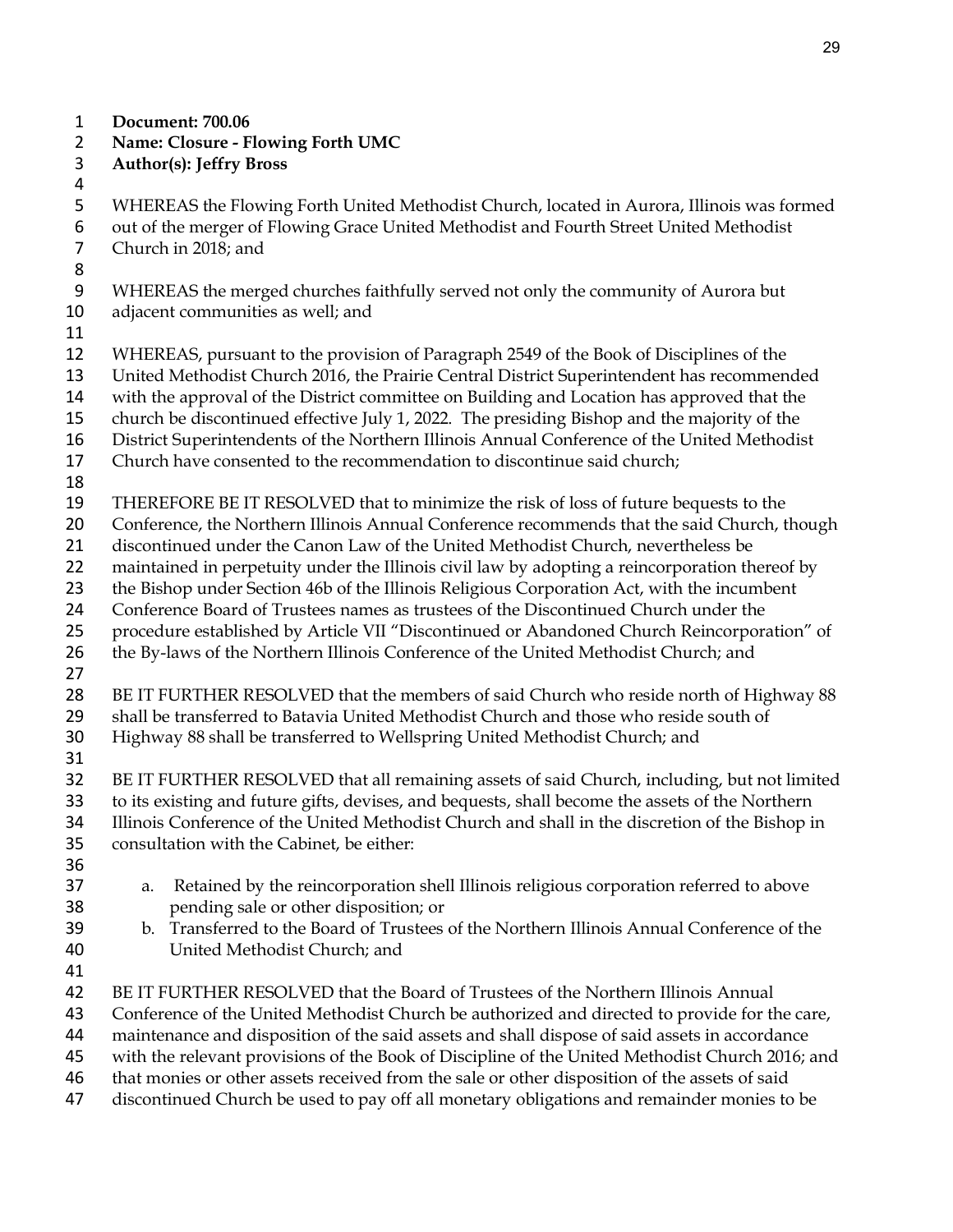- deposited in the Closed Church Fund as directed by Standing Rule 11, Part A, Section V of the
- Standing Rules of the Northern Illinois Annual Conference of the United Methodist Church; and
- 
- BE IT FINALLY RESEOLVED that the appropriate officers of the Northern Illinois Annual
- Conference of the United Methodist Church are authorized and directed to execute on behalf of
- the said Conference and all such additional documents as legal counsel shall recommend to
- effectuate the above.
- 
- RATIONALE:
- 
- After many faithful years of service, ministry and mission in the name of Jesus Christ, Flowing
- Forth UMC has come to a place of transition and closure. The congregation has expressed its
- desire to celebrate the past ministry but no longer can remain in service as a charted United
- Methodist Church. The closure has been recommended by the appropriate District leadership
- teams and the District Superintendent.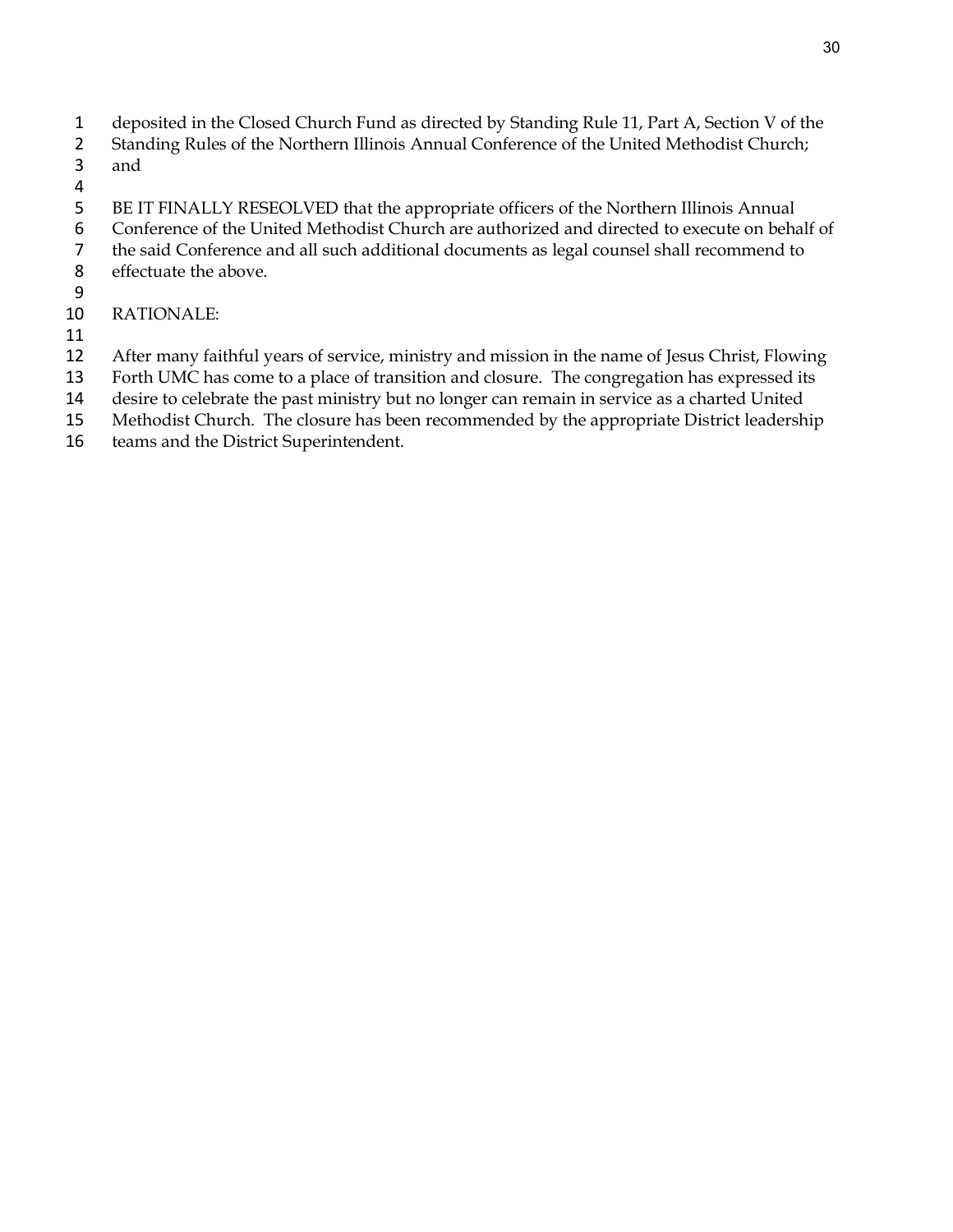- **Document: 700.12**
- **Name: Resolution Elections for General Conference**
- **Authors: Hwa-Young Chong, Brian Gilbert**
- 
- **Action:**
- The Northern Illinois Annual Conference will hold elections at the 2023 Annual Conference for
- delegates to the next General Conference held in 2024.
- 

## **Rationale:**

- The process of the NIC is to elect delegates for a 4-year term, and the NIC standing rules
- (section 2.B.1-2) state that elections are to be held no earlier than two years prior to the next
- General/Jurisdictional Conference.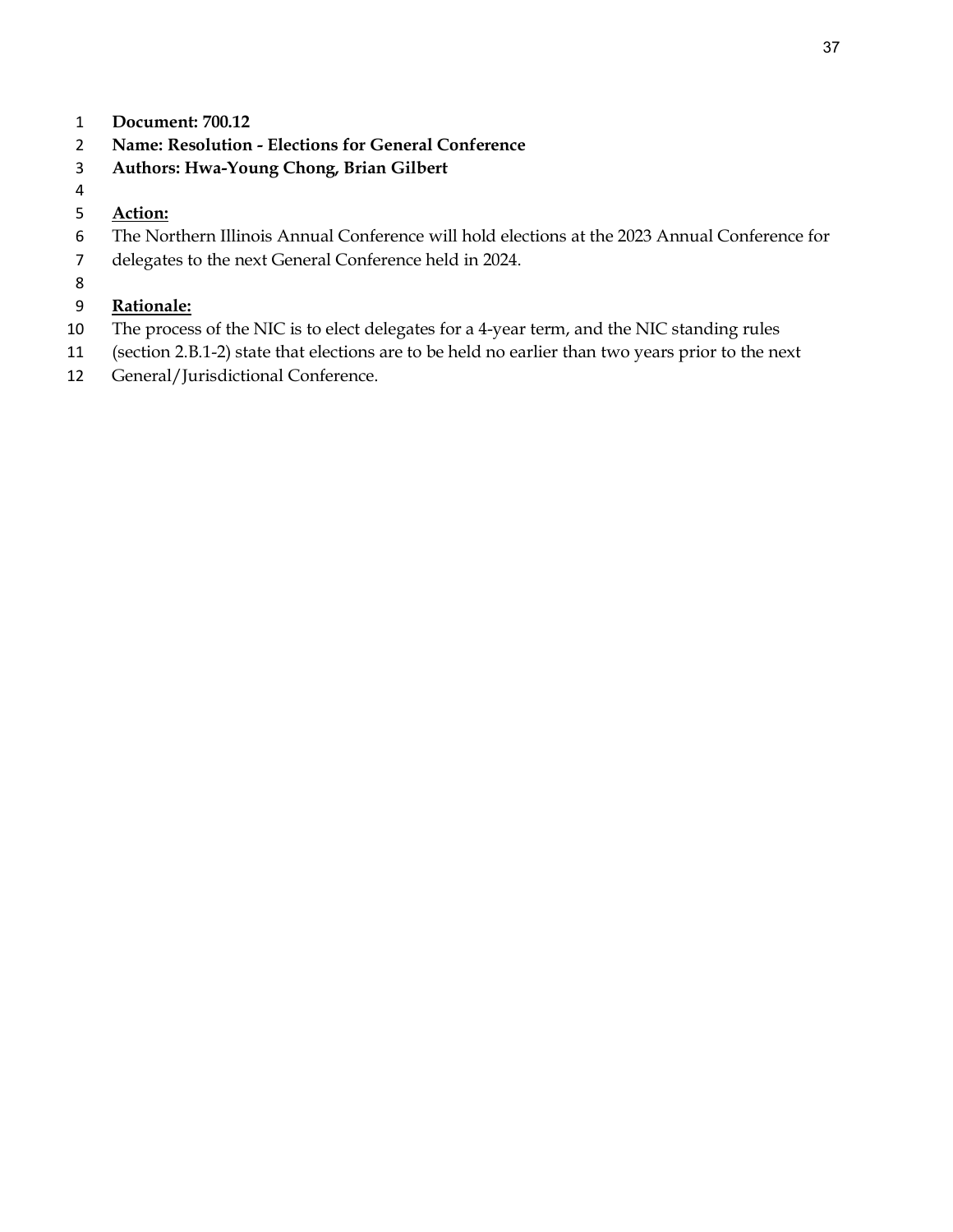- **Document: 700.14**
- **Name: Separation Resolution for Local Church -- Clear, Transparent, Fair, and Collaborative:**
- **Guidelines for Congregations Considering Leaving the Northern Illinois Annual Conference**
- **Author(s): Scott Field**

## **RESOLVED:**

That the 2022 Session of the Northern Illinois Annual Conference (NIC), out of respect for one another, a desire to do no harm, and a commitment to allow congregations and their members grace and space freely to consider their options for the future, encourages all officials and entities of the Annual Conference to be governed by the following principles, policies and processes when engaging congregations considering withdrawal from the NIC to join "one of the other denominations represented in the Pan-Methodist Commission or … another evangelical denomination" (*Book of Discipline,* paragraph 2548.2), or to disaffiliate from the United Methodist Church "for reasons of conscience regarding a change in the requirements and provision of *The Book of Discipline* related to the practice of homosexuality or the ordination or marriage of self-avowed practicing homosexual persons as resolved and adopted by the 2019 General Conference, or the actions or inactions of its annual conference related to these issues which follow" (Paragraph 2553).

- 1. Congregations considering their relationship with the NIC shall undertake a deliberate and intentional process of informed, prayerful discernment.
- 2. Congregations joining one of the denominations represented in the Pan-Methodist Commission or another evangelical church may, at their sole discretion, choose to withdraw for purposes of transfer under the provisions of Paragraph 2548.2.
- 3. Congregations disaffiliating to an independent status shall be required to use the provisions of Paragraph 2553. All churches, regardless of their theological position, should be permitted to disaffiliate pursuant to Paragraph 2553 so long as they meet 28 the requirements of Paragraph 2553.

 4. Any required support for unfunded pension liability shall be based on Wespath calculations of the aggregate unfunded liability of the Annual Conference. The formula for the proportion of the aggregate liability allocated to particular congregations shall be determined by the appropriate group within the NIC. Actuarial reports, financial statements, audit reports, and calculations supporting both the aggregate amount of unfunded pension liability as determined by Wespath as well as the NIC formula for apportioning the aggregate amount of unfunded pension liability to local churches shall be provided to all churches.

- 
- 5. Northern Illinois Annual Conference officials and entities are encouraged to abide by the following guidelines in administering Paragraph 2548.2: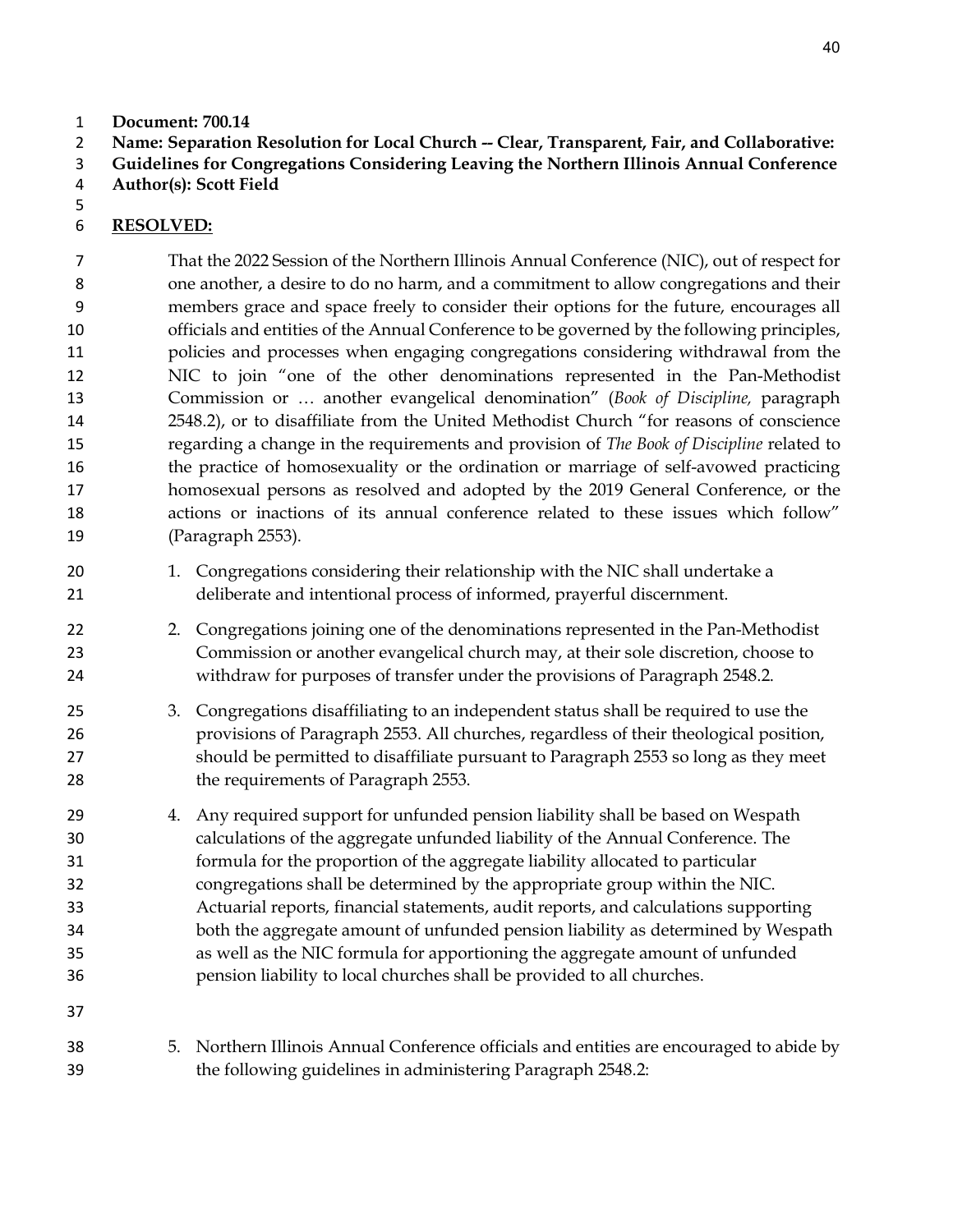| 1<br>2<br>3                                                             |    | a. Any allocation, exchange of property, or comity agreement shall include the<br>following requirements. No additional sums, "exit fees", or penalties shall be<br>required. |                                                                                                                                                                                                                                                                                                                                                                                                                                                                                                                                                                                                                                                                                                                                                                                                                                                                                                                        |
|-------------------------------------------------------------------------|----|-------------------------------------------------------------------------------------------------------------------------------------------------------------------------------|------------------------------------------------------------------------------------------------------------------------------------------------------------------------------------------------------------------------------------------------------------------------------------------------------------------------------------------------------------------------------------------------------------------------------------------------------------------------------------------------------------------------------------------------------------------------------------------------------------------------------------------------------------------------------------------------------------------------------------------------------------------------------------------------------------------------------------------------------------------------------------------------------------------------|
| 4                                                                       |    | i.                                                                                                                                                                            | The local church retains all its assets and liabilities.                                                                                                                                                                                                                                                                                                                                                                                                                                                                                                                                                                                                                                                                                                                                                                                                                                                               |
| 5<br>6                                                                  |    | ii.                                                                                                                                                                           | The local church shall repay previously documented loans from the<br>Annual Conference.                                                                                                                                                                                                                                                                                                                                                                                                                                                                                                                                                                                                                                                                                                                                                                                                                                |
| 7<br>8<br>9<br>10<br>11<br>12<br>13<br>14<br>15<br>16<br>17<br>18<br>19 |    | iii.                                                                                                                                                                          | The local church shall either remain under Wespath and carry its<br>unfunded pension liability forward with it or owe the Northern<br>Illinois Conference for the local church's proportional share of the<br>unfunded liability. The liability shall include unfunded obligations<br>related to The United Methodist Church's pre-1982 pension plan, the<br>Ministerial Pension Plan, and/or the Clergy Retirement Security<br>Program. Actuarial reports and financial statements from Wespath<br>documenting any unfunded liability shall be provided to departing<br>churches. This liability may be satisfied by direct payment to the NIC<br>before the effective date of withdrawal, by partial payments over time<br>until the liability is fulfilled, or a promissory note approved by the<br>conference chancellor or another attorney retained by the Conference<br>in the sum of the withdrawal liability. |
| 20<br>21                                                                |    | iv.                                                                                                                                                                           | The local church shall be current in its apportionment payments to the<br>NIC for the current year.                                                                                                                                                                                                                                                                                                                                                                                                                                                                                                                                                                                                                                                                                                                                                                                                                    |
| 22<br>23                                                                |    | v.                                                                                                                                                                            | No additional sums will be required to obtain release of all the<br>congregation's property and assets from the trust clause.                                                                                                                                                                                                                                                                                                                                                                                                                                                                                                                                                                                                                                                                                                                                                                                          |
| 24<br>25<br>26<br>27<br>28<br>29<br>30                                  |    |                                                                                                                                                                               | b. The local church shall make the decision about its future relationship with<br>the NIC at a church conference duly called according to the provisions of The<br>Book of Discipline. The Church Council (or its equivalent) shall determine<br>whether a simple majority or a two-thirds super majority shall be required<br>for approval of a motion to separate from the NIC. If the motion is to<br>disaffiliate to an independent status, a two-third majority will be required per<br>paragraph 2553 of the Book of Discipline.                                                                                                                                                                                                                                                                                                                                                                                 |
| 31<br>32<br>33<br>34                                                    |    | c.                                                                                                                                                                            | The district superintendent shall approve the request of the Church Council<br>(or its equivalent) for a church conference and shall preside or choose another<br>elder to preside at a church conference to take place no later than sixty days<br>after the request is made.                                                                                                                                                                                                                                                                                                                                                                                                                                                                                                                                                                                                                                         |
| 35<br>36<br>37                                                          | 6. |                                                                                                                                                                               | Matters pertaining to the role of the currently appointed or assigned pastoral<br>leadership, as well as any other church staff, will be addressed in the withdrawal<br>agreement. Further, professing members of the withdrawing church who desire to                                                                                                                                                                                                                                                                                                                                                                                                                                                                                                                                                                                                                                                                 |

continue in a United Methodist congregation shall have the option of transferring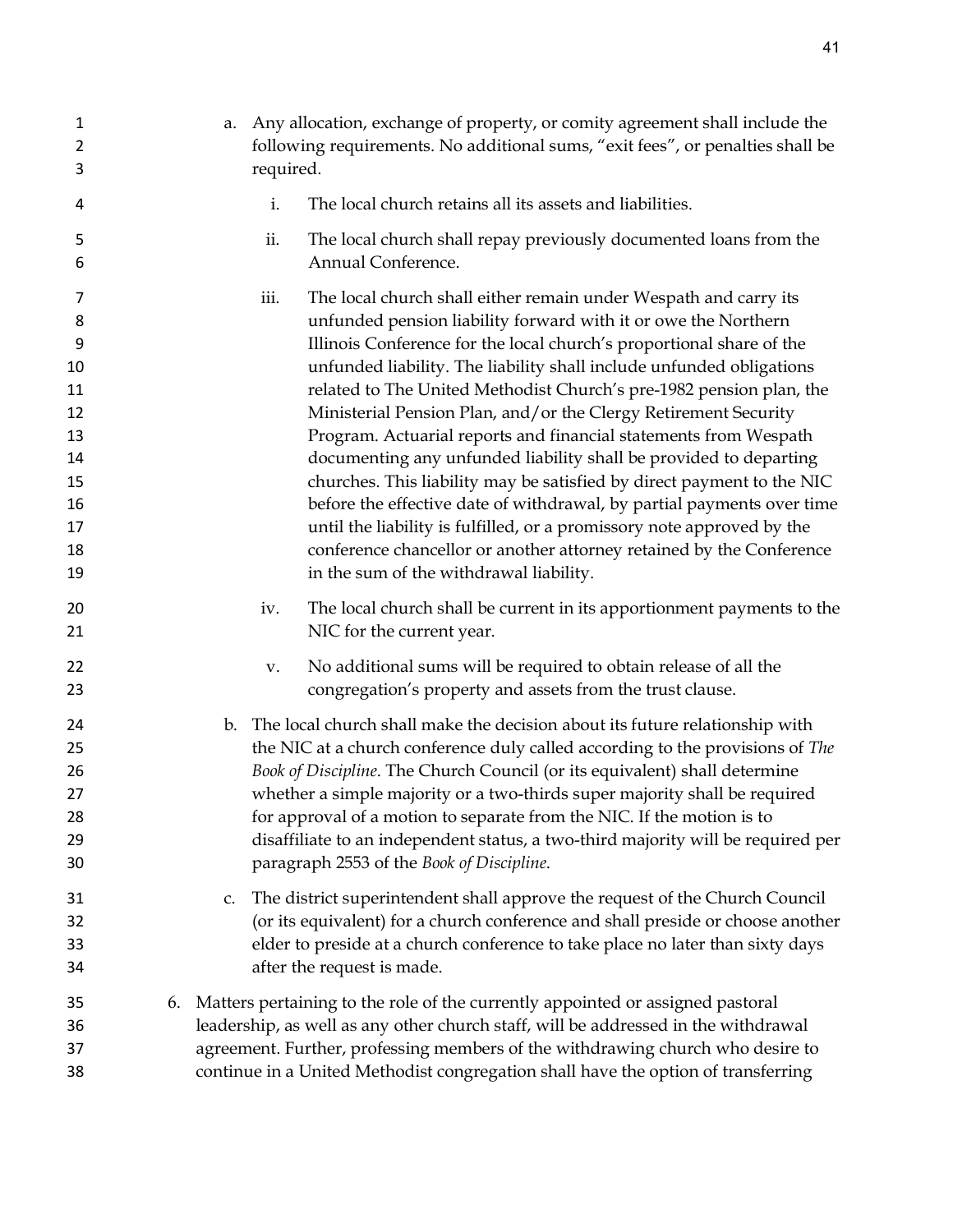| 1<br>$\overline{2}$                          |            | membership to another United Methodist congregation congruent with paragraphs<br>229 and paragraph 2549.2 of the Book of Discipline.                                                                                                                                                                                                                                                                                                                                                                                                                                                                                         |
|----------------------------------------------|------------|------------------------------------------------------------------------------------------------------------------------------------------------------------------------------------------------------------------------------------------------------------------------------------------------------------------------------------------------------------------------------------------------------------------------------------------------------------------------------------------------------------------------------------------------------------------------------------------------------------------------------|
| 3<br>4<br>5<br>6<br>7                        |            | 7. A written agreement detailing the requirements of departure and, in the case of<br>withdrawal to align with another eligible denomination, the reception of the<br>congregation into its new denomination, is to be signed by the NIC, the local<br>congregation, and, if applicable, the receiving denomination after review by the NIC<br>chancellor or attorney retained by the NIC for this purpose.                                                                                                                                                                                                                  |
| 8<br>9<br>10<br>11<br>12<br>13<br>14         | 8.         | All agreements for separation are undertaking with the consent of the presiding<br>bishop and shall be presented to the Annual Conference at a regular or specially<br>called session for final approval. Any congregations seeking disaffiliation under<br>paragraph 2553 must complete the process by December 31, 2023, per the<br>requirements of that section of the Book of Discipline. The process for withdrawal to<br>align with another eligible denomination under paragraph 2548.2 will have no time<br>limit imposed or implied.                                                                                |
| 15                                           | Rationale: |                                                                                                                                                                                                                                                                                                                                                                                                                                                                                                                                                                                                                              |
| 16<br>17<br>18<br>19<br>20<br>21<br>22       |            | The Book of Discipline of the United Methodist Church contains two options for<br>congregations choosing to separate from the United Methodist Church: 1) Paragraph<br>2548.2 relating to release of the trust clause for a local congregation to join a church<br>"represented in the Pan-Methodist Commission or another evangelical denomination;"<br>or 2) Paragraph 2553 which grants the limited right, until December 31, 2023, for United<br>Methodist congregations to disaffiliate for reasons of conscience over the practice of<br>ordination or marriage of self-avowed practicing homosexuals; and             |
| 23<br>24<br>25<br>26<br>27                   |            | The Protocol for Reconciliation and Grace through Separation and its legislation submitted to<br>the now postponed 2020 General Conference offers a proposal to restructure the United<br>Methodist Church by separation as a means to resolve our differences, allowing each<br>part of the Church to remain true to its theological understanding, while recognizing the<br>dignity, equality, integrity, and respect for every person; and                                                                                                                                                                                |
| 28<br>29<br>30                               |            | The Covenant to Build BeLoved Community, adopted by the North Central Jurisdictional<br>Conference (November 2021) and affirmed by the NIC General and Jurisdictional<br>Conference delegation states,                                                                                                                                                                                                                                                                                                                                                                                                                       |
| 31<br>32<br>33<br>34<br>35<br>36<br>37<br>38 |            | We encourage conferences and local churches to strive for reconciliation and<br>understanding. However, some congregations and clergy may feel called to a different<br>future in the faith. We respect our siblings who depart and desire to do no harm as we<br>anticipate cooperative ecumenical efforts in the future. We grieve each separation. NCJ<br>annual conferences should use existing disciplinary and conference provisions to<br>accommodate local congregations and clergy seeking disaffiliation.<br>(https://www.ncjumc.org/wp-content/uploads/2021/11/NCJ-Covenant-to-<br>Build-BeLoved-Community-1.pdf) |
| 39<br>40                                     |            | The prolonged delay of General Conference, and uncertainty whether the Protocol will<br>be enacted, as well as limited information about requirements in the Northern Illinois                                                                                                                                                                                                                                                                                                                                                                                                                                               |